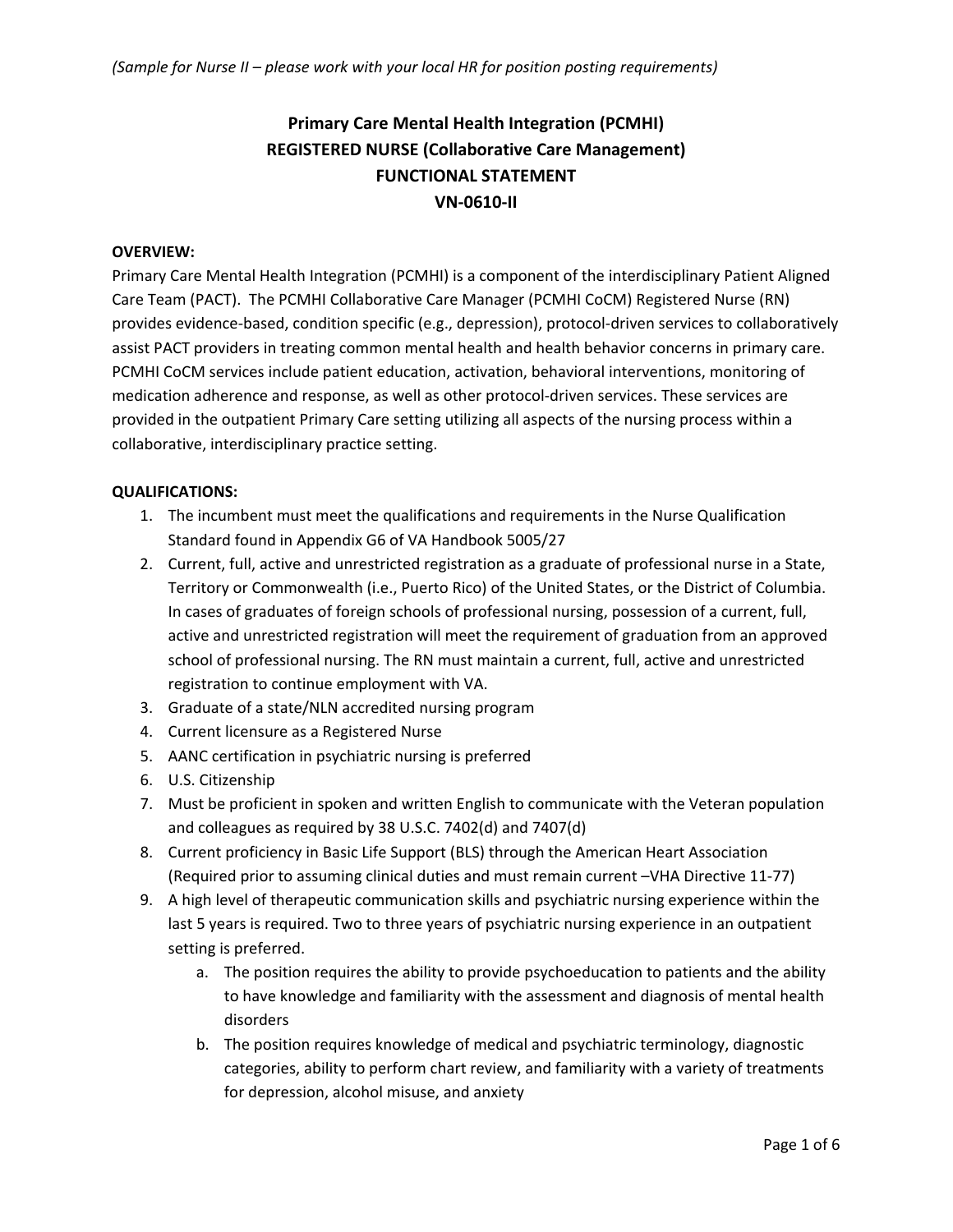- c. The position requires the ability to work with and communicate with a variety of clinicians including primary care providers and mental health providers
- 10. Knowledge of VA and community resources available to the Veteran population
- 11. Basic computer skills and the ability to learn to use the electronic medical record, Microsoft Outlook, Microsoft Word, Microsoft Teams and Microsoft Excel are required
- 12. *Grade Determinations*: The following criteria must be met in determining the grade assignment of candidates:
	- a. *Nurse II* A BSN with approximately 2-3 years of nursing practice/experience; OR ADN or Diploma in Nursing and a Bachelor's degree in a related field and approximately 2-3 years of nursing practice/experience; OR a Master's degree in nursing or related field with a BSN and approximately 1- 2 years of nursing practice/experience; OR a Doctoral degree in nursing or meets basic requirements for appointment and has doctoral degree in a related field with no additional nursing practice/experience required.

#### **SUPERVISORY CONTROLS:**

The PCMHI CoCM nurse performs clinic duties independently and reports directly to the PCMHI Coordinator/Program Manager. For nursing practice issues, the PCMHI CoCM Nurse has access to the Mental Health Services Supervisory Nurse. The Supervisory Nurse works in collaboration with the PCMHI Coordinator/Program Manager to complete annual PCMHI CoCM Nurse evaluations. The PCMHI Coordinator/Program Manager provides administrative supervision, general instruction plans, and assigns work.

#### **MAJOR DUTIES AND RESPONSIBILITIES:**

The PCMHI CoCM RN is an integral part of the PCMHI team. Duties include:

- Patient outreach and engagement in treatment
	- $\circ$  Patient contact is frequently provided via telephone and written correspondence, however face-to-face care is within the scope of this position
- Initial assessment of the Veteran, including the following:
	- o Administration of validated patient reported outcome measures
	- o Review of assessments and documentation completed by others
	- $\circ$  Obtain missing pertinent information from providers, patients, and medical records
	- $\circ$  Development of an individualized treatment plan using standardized algorithms to guide treatment recommendations and support evidence-based decision making
	- $\circ$  Keep current with knowledge of the variety of clinical options available through the medical center and local community about how to refer/engage Veterans
	- o Review of initial assessment and treatment plan with the PCMHI Provider with Prescribing Privileges consultant and PCP, incorporating modifications of the plan as recommended
- Routine use of a patient registry, including:
	- o Entry of all Veterans receiving PCMHI CoCM into a registry (e.g., Behavioral Health Lab software)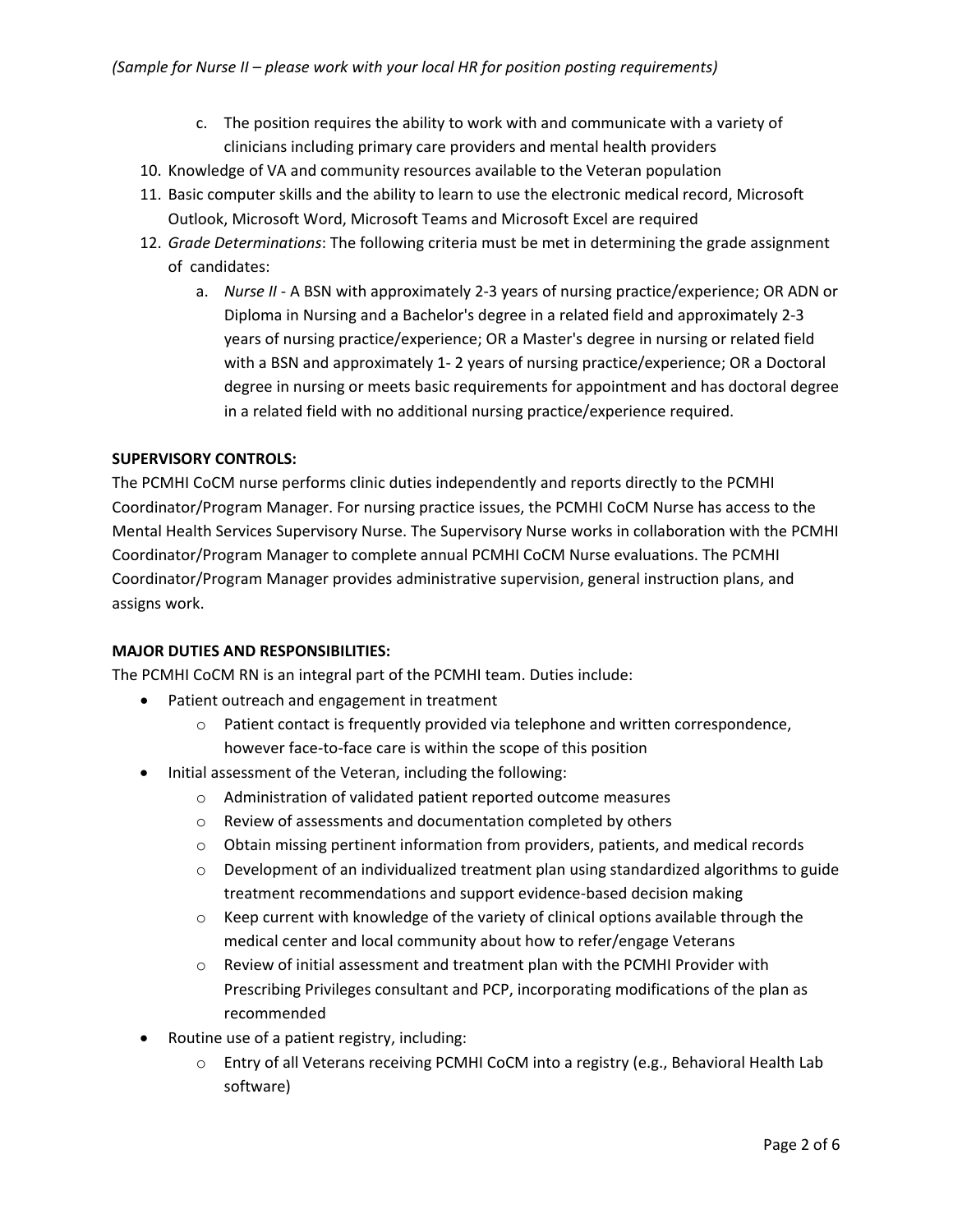- o Use of a registry to ensure patient follow-up, track engagement in PCMHI CoCM protocols, and monitor treatment response
- o Run patient registry reports to facilitate care provision and to monitor quality of care
- Participation in weekly caseload consultation with the consulting PCMHI Provider with Prescribing Privileges
	- o Actively seek out additional ad-hoc consultation as clinically indicated
- Providing education and brief interventions using evidence-based techniques such as behavioral activation, motivational interviewing, and other focused treatment strategies
- Monitoring of Veteran progress using validated patient reported outcome measures
- Ongoing review of progress and recommendations for changes in treatment, including medication adjustments, utilizing evidence-based algorithms in consultation with the PCMHI Provider with Prescribing Privileges
- Relapse prevention planning throughout care, including transition from active treatment to maintenance as goals are achieved
- Timely and thorough documentation of all patient interactions
- Provision of same-day access to PCMHI CoCM services
- Ongoing collaboration with and coordination of the Veteran's care with the treating PCP, PACT, and other healthcare professionals
	- o Influence adherence to evidence-based treatment guidelines in PACT by providing "ontime, on-target" information to PACT providers
	- $\circ$  Function effectively within interdisciplinary teams, fostering open communication, mutual respect, and shared decision-making to achieve quality patient care
- Continuously collaborate with the entire PCMHI team to ensure high quality, effective, Veterancentered services at the patient and programmatic levels.
- Collaborate with PCMHI leadership/team members to develop/enhance educational materials and use marketing strategies to promote PCMHI CoCM services.
- Effectively communicate with patients, families, caregivers, VA leadership, and members of the interdisciplinary team

## **WORKING CONDITIONS AND PHYSICAL DEMANDS:**

- Incumbent must be able to perform the above listed duties which require general overall good health, ability to sit at a desk working at a computer, engage in light to moderate physical activity, including walking, carrying supplies and to safely lift up to 50 lbs.
- Requires performing activities involving sitting, walking, and standing, bending and carrying such items as books, papers, and files.
- The position requires visual and auditory acuity at a level to provide safe care
- Requires use of hands for actions such as typing, simple grasping, fine manipulation and repetitive actions
- Requires the ability to frequently respond to multiple demands and priorities
- Emotional and mental stability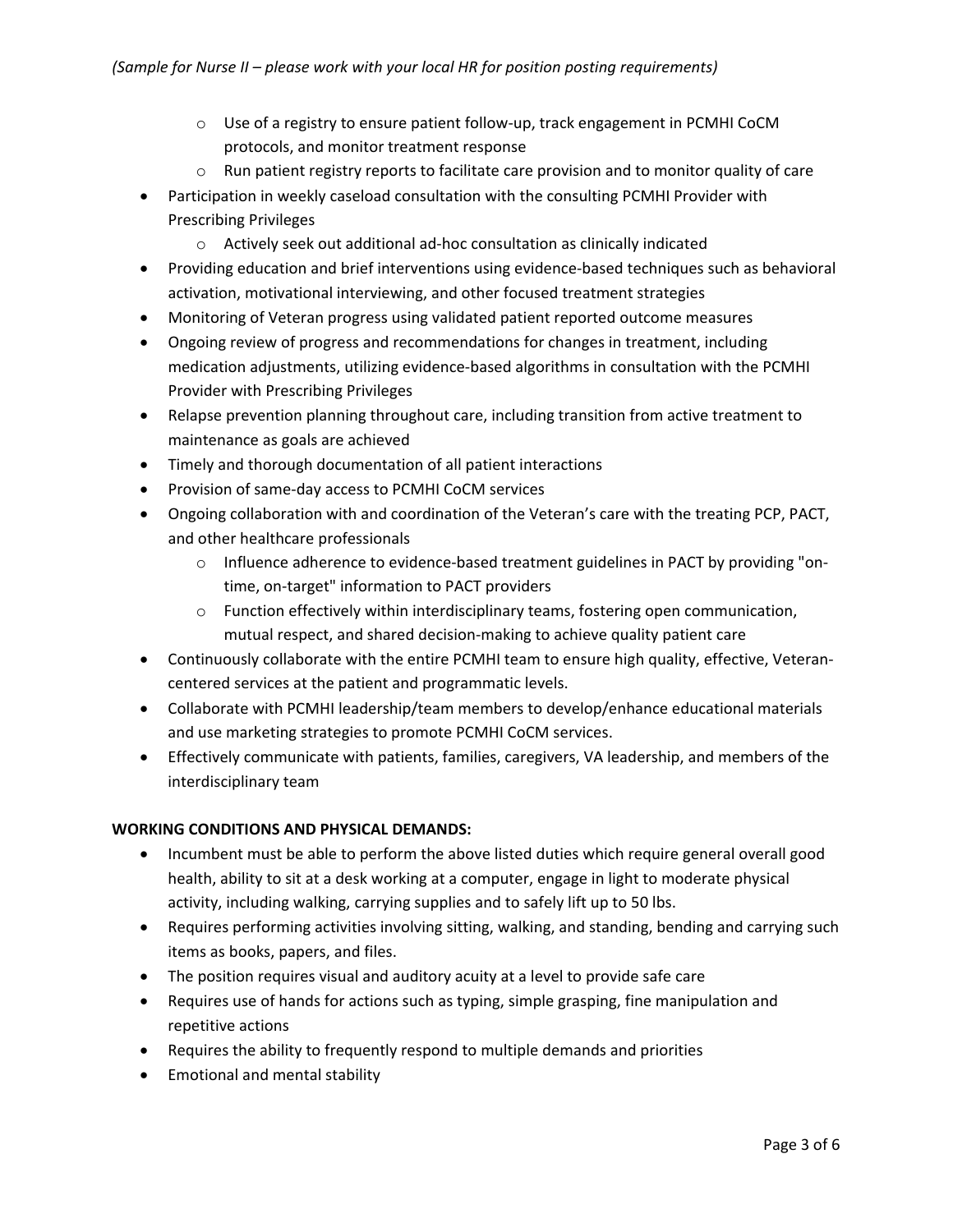• Ability to effectively perform the essential functions of the position and respond appropriately in emergency situations

#### **EDUCATION:**

- See Qualifications
- Mandatory PCMHI Competency Training requirements for initial competence and ongoing annual continuing education

## **ANNUAL EVALUATION CRITERIA:**

- PRACTICE (Practice, Ethics, Resource Utilization)
- PROFESSIONAL DEVELOPMENT (Education/Career Development, Performance)
- COLLABORATION (Collaboration, Collegiality)
- SCIENTIFIC INQUIRY(Quality of Care, Research)

The PCMHI CoCM Nurse will be evaluated by standards specific to the Nurse II grade and according to the Nurse Qualification Standard's Nine Dimensions of Nursing Practice:

- 1) Practice
- 2) Ethics
- 3) Resource Utilization
- 4) Education/Career Development
- 5) Performance
- 6) Collegiality
- 7) Collaboration
- 8) Research
- 9) Quality of Care

## **CUSTOMER SERVICE REQUIREMENTS:**

The PCMHI CoCM Nurse meets the needs of Veterans while supporting VA missions. Communicates and treats Veterans, representatives, visitors, and VA employees in a courteous, tactful, and respectful manner. The PCMHI CoCM Nurse provides information according to established policies and procedures and resolves conflict and problems constructively and appropriately.

## **AGE, DEVELOPMENT, AND CULTURAL NEEDS OF PATIENTS REQUIREMENTS:**

The position requires the incumbent possess or develop an understanding of the particular needs of Veterans, including, but not limited to knowledge and sensitivities of age-specific, gender specific, cultural beliefs and practices, war era related, and alternative lifestyles of Veterans and their families/caregivers. Sensitivity to the special needs of patients must be consistently achieved.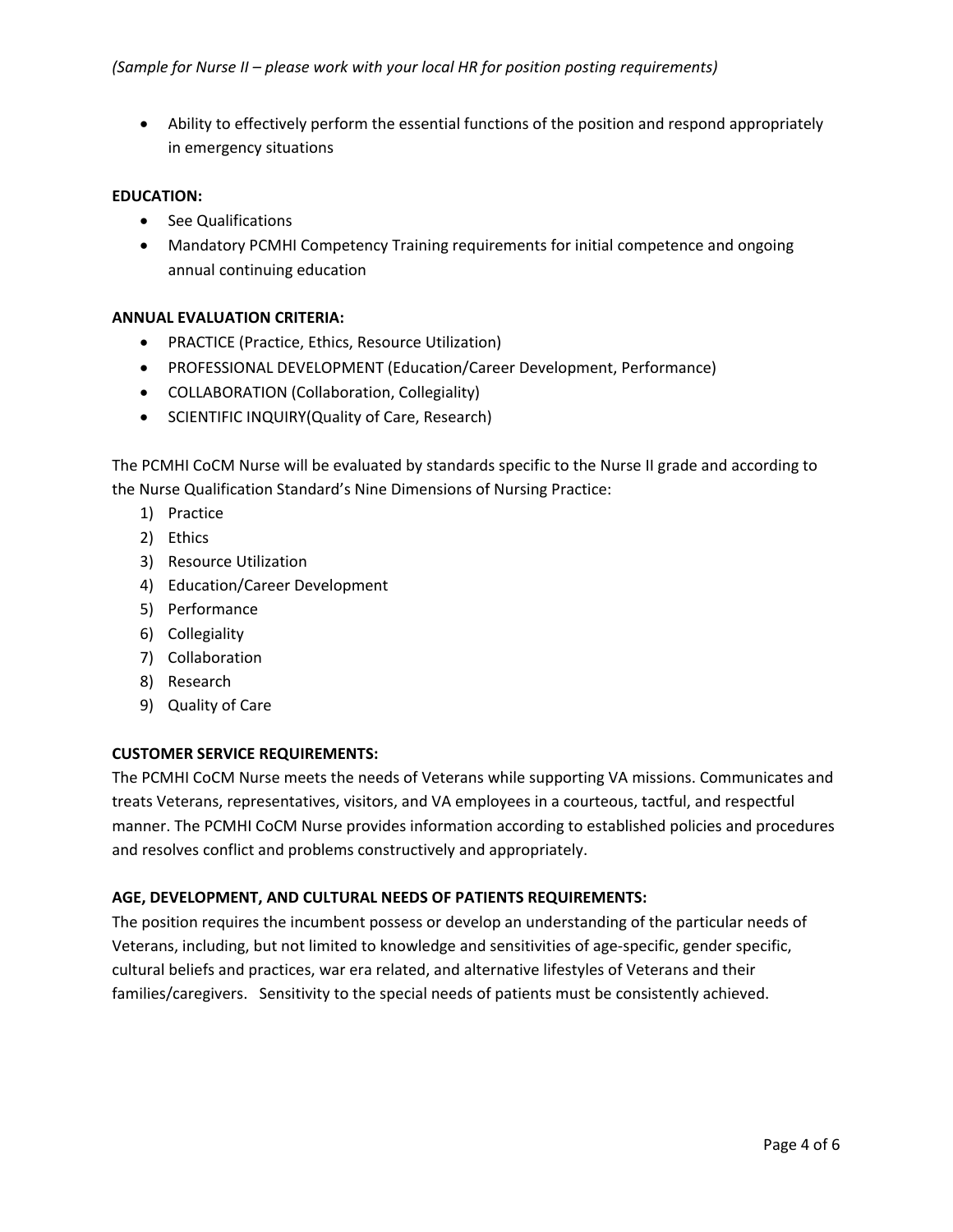## **COMPUTER SECURITY REQUIREMENTS:**

- Protects printed and electronic files containing sensitive data in accordance with the provisions of the Privacy Act of 1974 and other applicable laws, Federal regulations, VA statutes and policy, and VHA policy.
- Protects data from unauthorized release or loss, alteration, or unauthorized deletion.
- Follows applicable regulations and instructions regarding access to computerized files, release of access codes, etc.
- Utilization of CPRS/Cerner to execute several office automation functions such as storing and retrieving electronic documents and files; activating printers; inserting and deleting text, formatting letters, reports, and memoranda; and transmitting and receiving e-mail.
- Utilization of the Veterans Health Information and Technology Architecture (Vista) to access information in the Medical Center Computer System.

## **GUIDELINES:**

The PCMHI CoCM Nurse uses professional knowledge, skills, and experience derived from education, previous and ongoing professional practice , VA SOP, VA Central Office Directives, NEPEC, professional literature, continuing education, and individual and group consultation.

#### **WORK ENVIRONMENT:**

Work performed will be within the Medical Center, however the position has the opportunity for telework. The Medical Center environment involves everyday risks or discomforts which require normal safety precautions and adherence to the Medical Center Infection Control SOPs, VA Medical Center directives, policy and procedures and PCMHI SOP's.

## **SAFETY/ENVIORNMENT OF CARE/INFECTION CONTROL:**

- Appropriate use of equipment, supplies.
- Maintain safe, orderly work areas.
- Report and complete forms for any accident to self, Veteran and vehicle.
- Follows Life Safety Management (fire protection) procedures.
- Reports safety hazards, accidents and injuries.
- Reviews hazardous materials/Material Safety Data Sheets (MSDS)/waste management.
- Follows Emergency Preparedness plan.
- Follows security policies/procedures.
- Complies with federal, state and local environmental and other requirements preventing pollution, minimizing waste, and conserving cultural and natural resources.
- Implements and monitors infection control practices for disease prevention (i.e. hand washing, universal precautions/isolation procedures, including TB requirement/precautions.